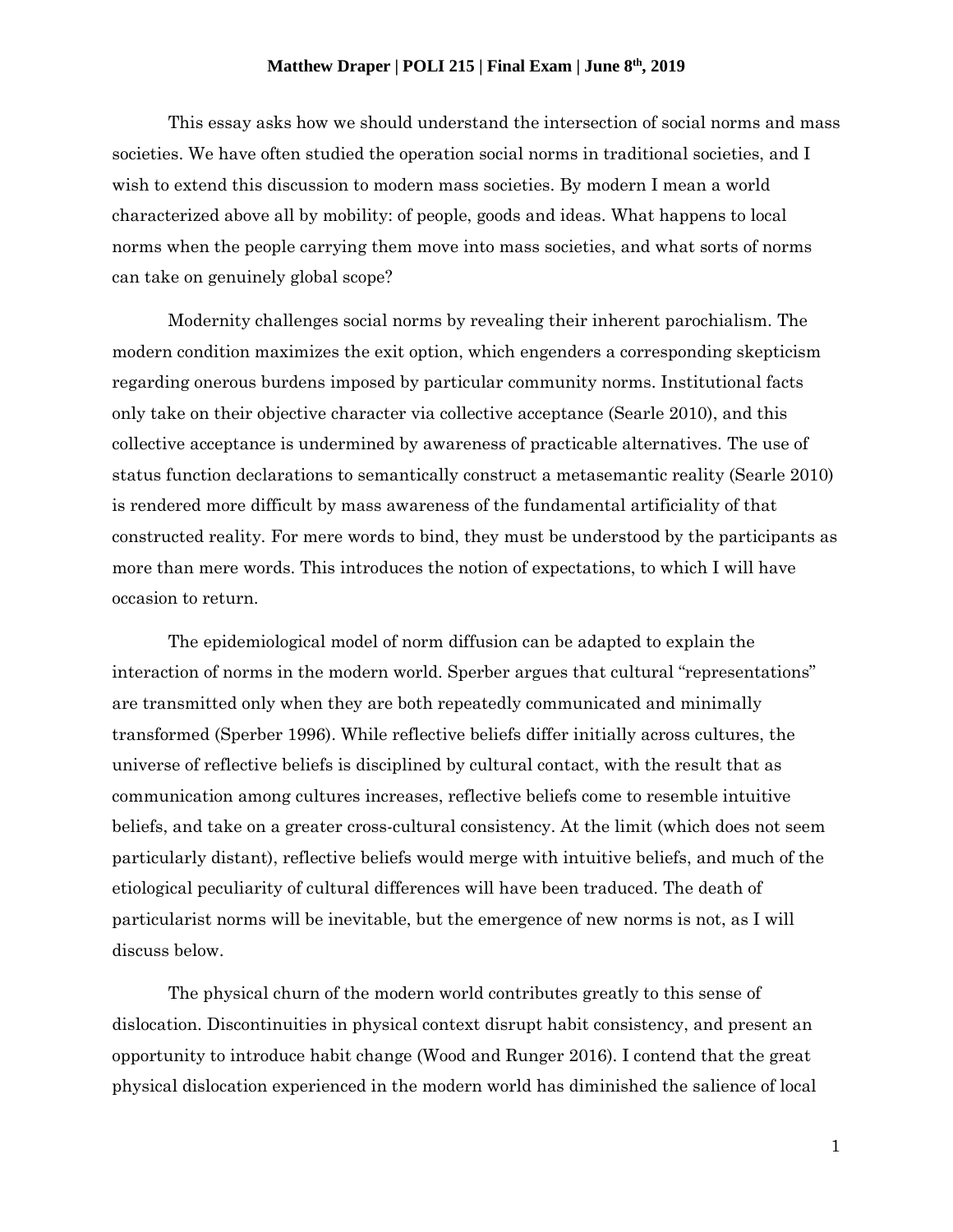norms by providing the dislocated individuals with opportunities and incentives to defy norms that would once have had objective force. As people detach themselves from traditional societies and move to anonymous cities, the landscape of norms in which they live is telescoped sharply. While people inevitably take on new norms in their new settings, the overall norm burden will decline. People will generally comply with fewer norms.

What sorts of new norms might we expect to evolve in a globalized world? Everett Rogers argued that innovations diffuse on the basis of their relative advantage, compatibility, complexity, trialability and observability, and that such diffusion was enhanced (up to a point) by relatively homphilous communication (Rogers 1962). As we saw above, Sperber's epidemiological model predicts increasing homogeneity in reflective beliefs, and such relative homophily makes norm diffusion more likely. As a result, beneficial cultural practices have spread around the world, particularly instrumental norms with clearly demonstrable results, such as vaccination and proper nutrition. Many lives have been saved as a result.

There appears, however, to be a dark aspect to this norm diffusion. Technological progress has put social proof into every pocket (Cialdini 1984), and the particular salience of social proof in socially ambiguous situations (characteristic of the modern world) makes pluralistic ignorance more likely, as we increasingly rely on our peers to evaluate standards of correct behavior. This divorce from cultural familiarity may lead to overimitation (Harris 2012), and even a basic ignorance of the injunctive and descriptive norms governing particular situations. Individuals unsure of themselves rely on others for context, and this process feeds back upon itself in deleterious ways.

We have already seen that intuitive beliefs are relatively consistent across cultures (Sperber 1996). However, they are not identical, and as societies become more pluralistic the intuitive moral core common to the whole society is repeatedly diminished. Ultimately, the residual moral core of a highly pluralistic society is entirely instrumental, and moral restrictions not seen to be directly related to social survival and prosperity are rejected as otiose and antediluvian. A potential objection here is that all cultural norms are fundamentally instrumental, but consider that in traditional societies, while norms may serve an instrumental purpose, they do not feel instrumental to the people practicing them. Norms serve important epistemic, coordination and identity functions (Gelfand and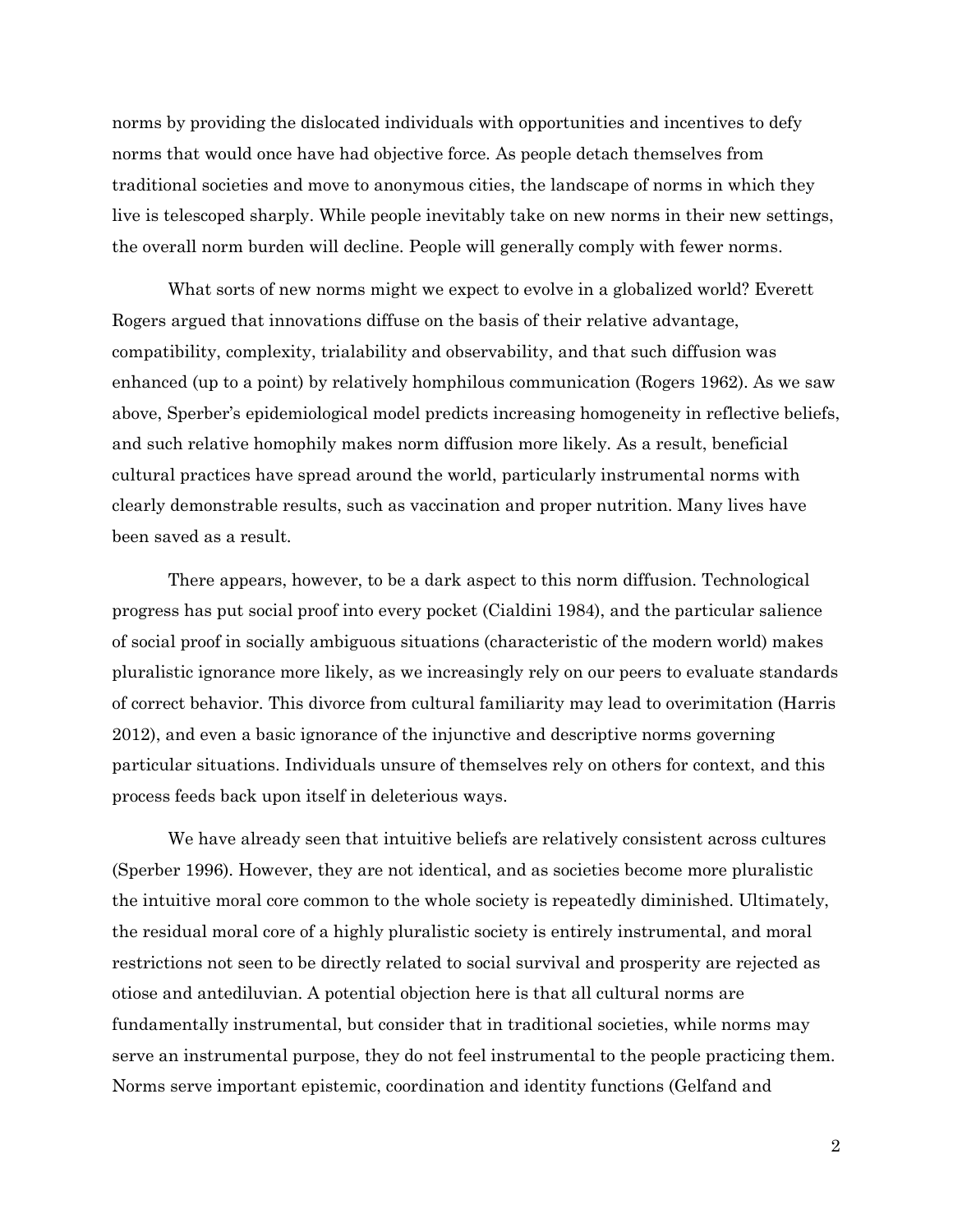Harrington 2015). Such norms give life meaning and dignity for millions across the world, and replacement of these ancient patterns with norms of prompt tax payment and civic rectitude feels understandably empty and frustrating.<sup>1</sup>

Expectations play a crucial role in norm formation. Gradual changes in expectations can explain sudden changes in behavior across whole communities. Virtual reference groups deprive us of the opportunity to anticipate and avoid sanctions, making compliance less likely. Crudely, norms are maintained by "beliefs about what would happen if" (Mackie 2015), and such beliefs are inevitably uncertain in transient mass societies. For esteem to operate properly, particular behaviors must be *known* to cause many people to withhold or grant esteem (McAdams 1997). Such strategic "perfect information" is substantially less likely in a mass society. The utility of emotion in guiding behavior might also diminish. On one account, emotion serves to retrospectively associate strong affect with past experience, thereby making particular patterns of behavior either more or less likely. This too is rendered more difficult by unpredictable circumstances. Emotion itself may one day be seen as an atavism.

We are thus left with a dual picture – one of fastidious obedience to fewer and fewer shared norms. The "disinterested elicitors" that trigger our moral foundations (Haidt 2003) will be overwhelmed by the scale of the society we participate in, and the areas of salient moral activity will be "culturally hypocognized" (Fessler 2004).<sup>2</sup> We may be left, however, with the moral foundations relating to harm, which have been established experimentally among young children (Turiel 2015). Children universally deplore harm and uphold morality independent of particular convention. Indeed, moral parochialism appears to be a contradiction in terms, at least where harm is concerned (Sousa and Piazza 2014). As useful as this harm foundation is, however, something more must be added to build a culture dedicated to the development and flourishing of its members.

What sort of global civic culture might mass society lead to? Law can manipulate the information environment to publicize an emerging norm consensus (McAdams 1997).

<sup>1</sup> Modernity enables "loose" cultures to survive and prosper. The distal ecological threats that motivated the emergence of "tight" cultures have receded in importance, with the result that micromanagement of individual behavior is no longer justifiable (Gelfand et al. 2011).

l

<sup>&</sup>lt;sup>2</sup> In a modern society, disinterested norm enforcement would seem to be a losing game because individual contributions are nugatory in maintaining social order.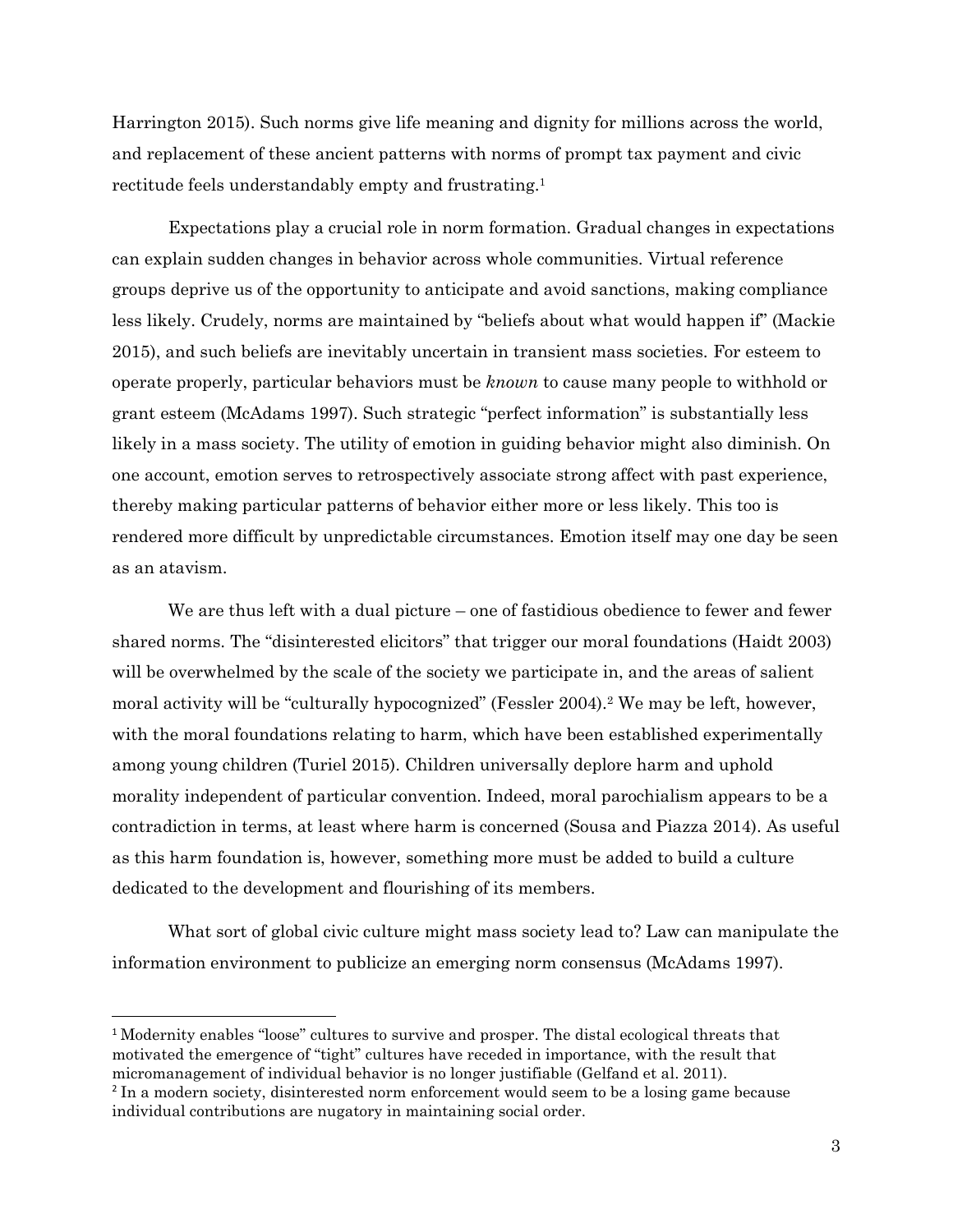However, law can only lead by degrees (the "legal-social-legal ratchet"), as laws that differ dramatically from existing norms may not be obeyed (Mackie 2018). Incremental policy change may also end in a "social trap equilibrium," where expectations can only be shifted through broad, sudden and irreversible change (Rothstein 2011). These findings caution us against attempts to legislate a particular social order.

There seems to be something inherently contagious about building norms together. While observing norm violation makes subjects more likely to violate norms (Kizer 2008), observing others actively working towards norm restoration and upholding prosocial norms makes subjects more likely to assist in the process themselves (Kizer 2013). This presents a strong argument for political devolution. Civic norms can be best enhanced by involving as many citizens as possible in active opportunities to restore and uphold the social order. The hardest part will be redundant demonstration that "enough people see that enough people are changing" (Mackie 2015).

Emerging global norms will have to appeal to disinterested emotions, particularly higher emotions like pride, gratitude and elevation (Haidt 2003). Elevation (awe) is elicited by exposure to certain kinds of beauty and perfection, particularly manifestations of humanity's "higher" or "better" nature such as charity, kindness, loyalty and self-sacrifice. Elevation seems to make people more open to new experiences and new ideas, directly motivating prosocial behavior. The associated action tendency is a desire to follow the example of the moral exemplar and become a better person oneself. Face-to-face communication seems to be crucial, as the "face effect" of increased compliance depends on anticipated facial feedback (Liu et al. 2019). This also points the way towards devolution, both to maximize face-to-face communication and to coax moral exemplars into public life. This research seems to indicate the desirability a face-to-face society engaged in collective construction and maintenance of moral order.<sup>3</sup>

When the ancient Greeks became more cosmopolitan, they came to find their gods ridiculous and embarrassing, giving rise to a capricious and arbitrary moral order. As a result, they jettisoned their religion and the moral order that went with it – by the Hellenistic era, nothing was forbidden, everything was permitted, and treachery was the

 $\overline{\phantom{a}}$ 

<sup>3</sup> The resemblance of such a society to the classical Greek *poleis* does not escape my notice, but I lack the space to discuss the resemblance more deeply here.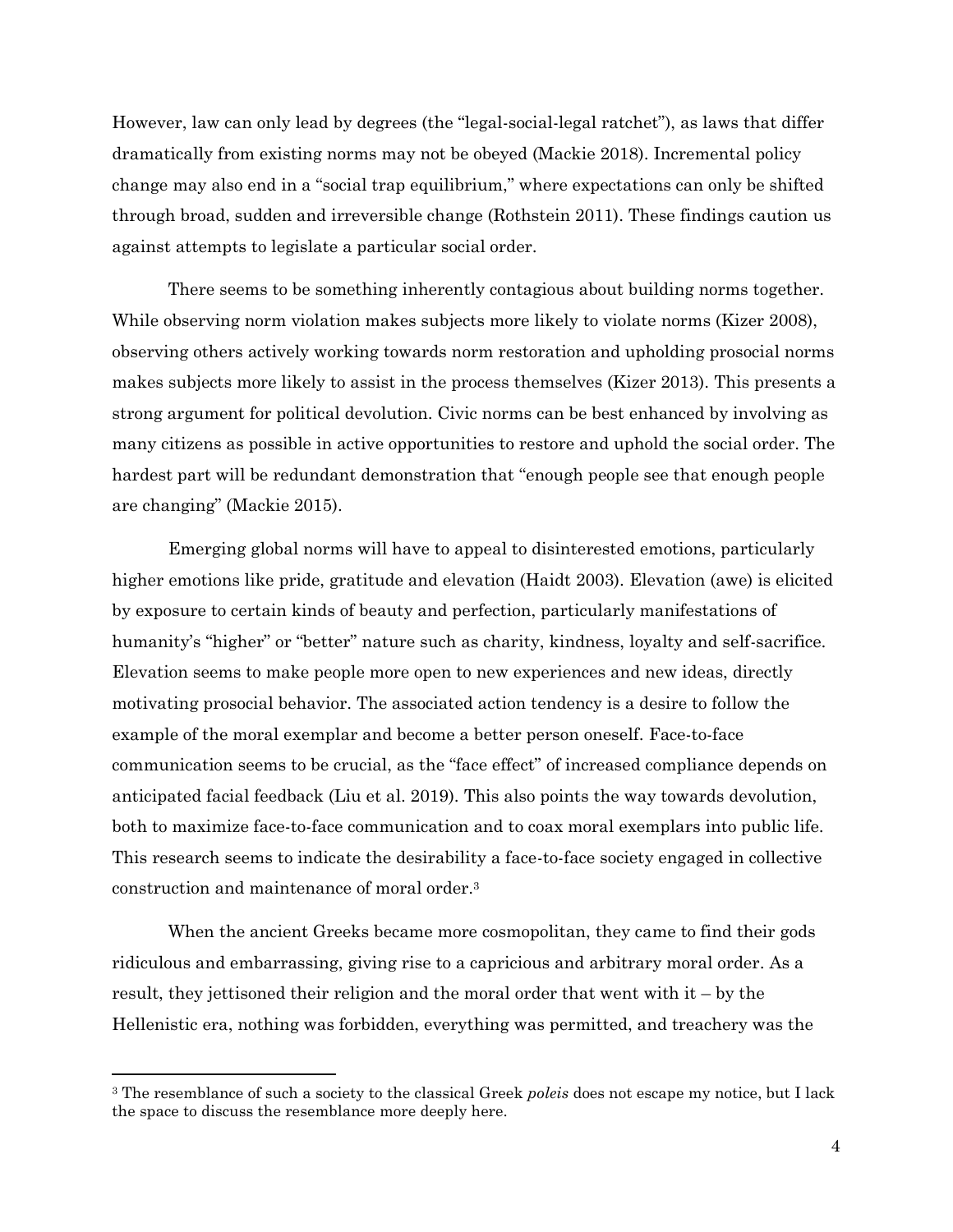norm. The Hellenic world fatally undermined its own moral order by becoming a mass society, and failed to build anything new in its place. The vacuum was filled by instrumental motives, and profit supplanted glory as the apogee of the good life. Our own mass society is upon us, and we have so far failed to articulate a program of norm change that will save what is best and most meaningful about social life in traditional communities. I am very gratified that this course has given me the tools both to properly articulate the problem and to consider mechanisms for its resolution.

## **1386 words**

## References:

Cialdini, Robert. "Influence: The Psychology of Persuasion" Harper Collins (1984).

Fessler, Daniel. "Shame in Two Cultures: Implications for Evolutionary Approaches." Journal of Cognition and Culture 4.2 (2004).

Gelfand et al. 2011. "Differences Between Tight and Loose Cultures". Science, 27 May 2011 Vol. 332.

Gelfand, Michele and Harrington, Jesse. "The Motivational Force of Descriptive Norms". Journal of Cross-Cultural Psychology 2015, Vol. 46(10) 1273–1278.

Haidt, Jonathan. "The Moral Emotions" in Davidson et al. "Handbook of affective sciences". Oxford University Press (2003) pp.852-870.

Harris, Paul. "Trusting What You're Told". Belknap (2012).

Liu et al. "The Role of the Face Itself in the Face Effect: Sensitivity, Expressiveness, and Anticipated Feedback in Individual Compliance." Front. Psychol. 9:2499. (2019)

Mackie, Gerald, Moneti, Francesca, Shakya, Holly and Denny, Elaine. "What Are Social Norms? How Are They Measured?" UNICEF / University of California Center on Global Justice. July 27, 2015.